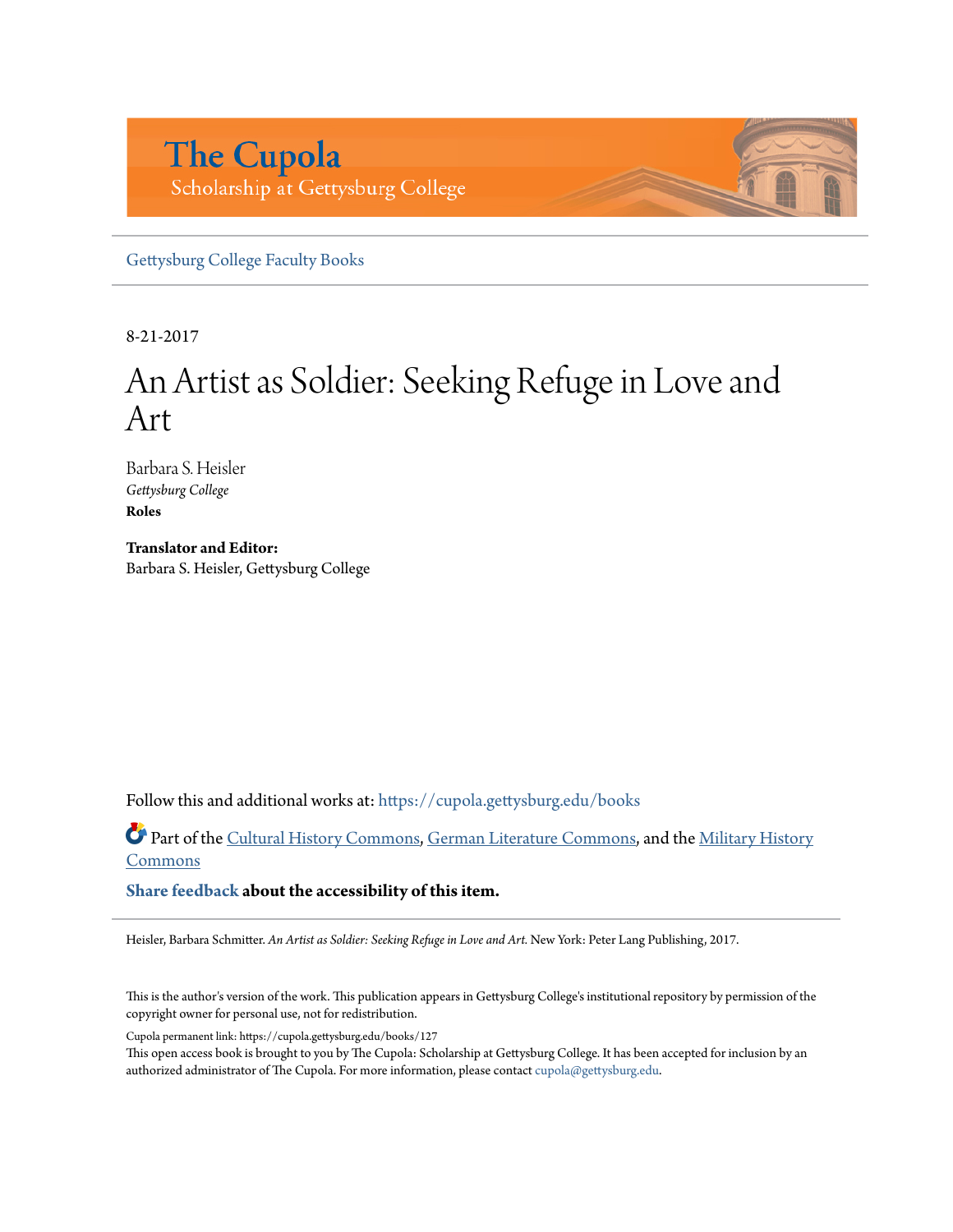## An Artist as Soldier: Seeking Refuge in Love and Art

#### **Description**

At the center of this book are the World War II letters (*Feldpostbriefe*) of a German artist and art teacher to his wife. While Bernhard Epple's letters to his wife, Gudrun, address many of the topics usually found in war letters (food, lodging conditions, the weather, problems with the mail service, requests for favors from home), they are unusual in two respects. Each letter is lovingly decorated with a drawing and the letters make few references to the war itself. In addition to many personal communications and expressions of love for his wife and children, Epple writes about landscapes he saw as well as churches, museums and bookstores he visited. Epple's letters give testimony to how a particular German soldier who was drafted and survived the war did his best to remain a civilian in uniform; distancing himself from a reality that was not of his choosing, seeking comfort and refuge in his love for art and his ability to share this love with his wife, herself an artist. While Epple's letters are deeply personal, this book is about the human experience of war and the separation from civilian life and from family and friends.

The introduction provides a short discussion of the importance and uses of war letters as historical documents, followed by a biography of the letter writer. The letters make up the two central chapters. The drawings form an integral part of the letters; each is reproduced and accompanied by an English translation of the letter. In addition to the drawings, the text includes several photographs of the letter writer and his family.

#### **Keywords**

World War II, Feldpostbriefe, Bernhard Epple, letters, Germany

#### **Disciplines**

Cultural History | German Literature | Military History

#### **Publisher**

Peter Lang

#### **ISBN** 9781433139727

#### **Comments**

Professor Heisler's introduction available by clicking the download link above.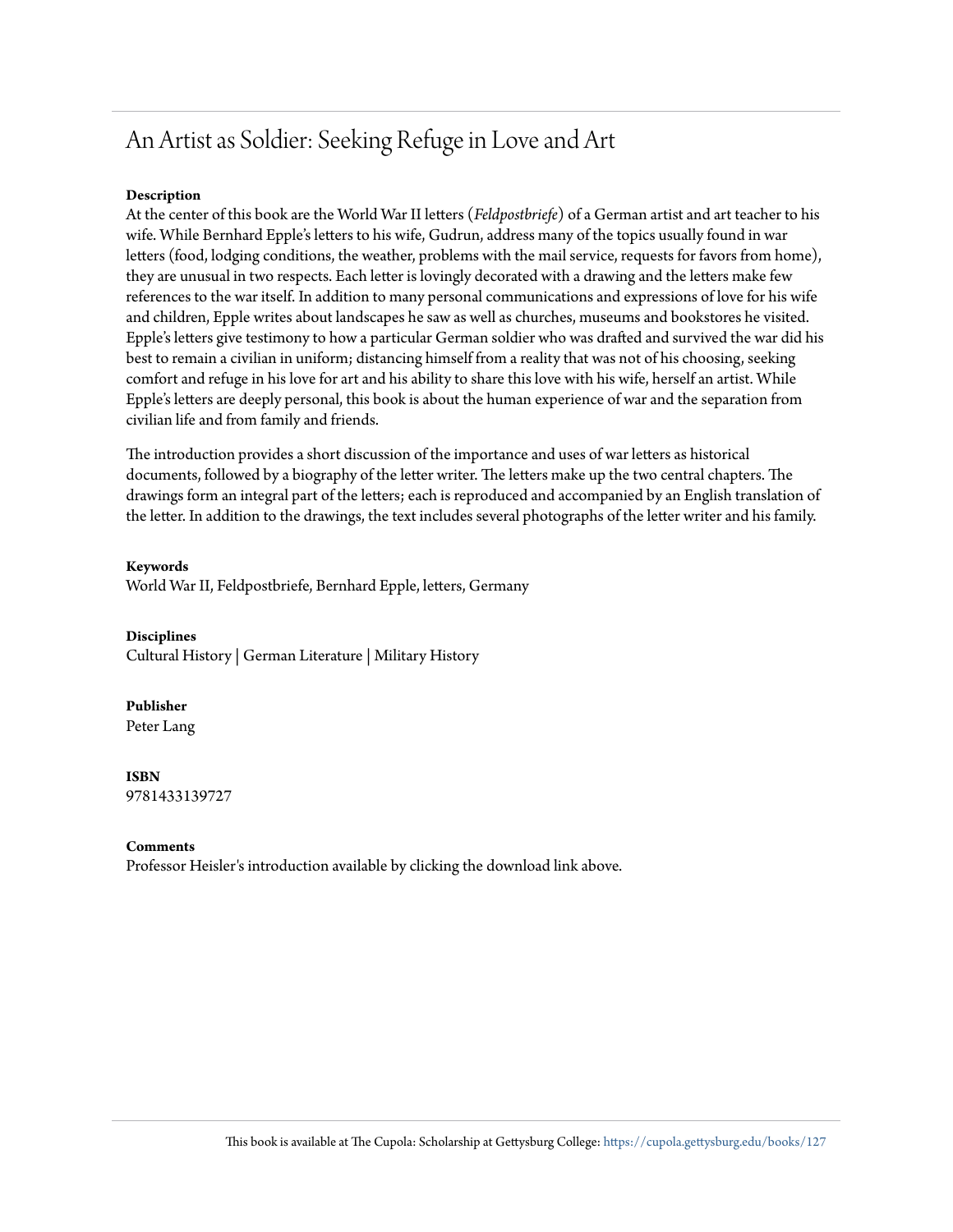## **Introduction**

### **War Letters**

The Second World War began on September 1, 1939 with the German Army's invasion of Poland and subsequent declaration of war on Germany by France and England. It ended in Europe on VE-Day, May 8, 1945 and in Asia, on September 2. Although it involved many nations, the main belligerents were the Axis powers (Germany/Italy/Japan) and the Allies (England/France/Soviet Union/the United States. Over the almost five years of its duration, the conflict took more lives and destroyed more property and land than any previous war. Among the estimated 60 to 80 million people killed were 54,770,000 men in uniform.

The literature on World War II is large, varied and still growing. It focuses on all aspects of the war, military, civilian, economic, social, political and human. In addition to the large volume of scholarly works, it includes popular history, as well as memoirs, personal accounts, diaries and letters. In the context of the history of ordinary people, "history from below", diaries and war letters of ordinary soldiers have gained increasing attention in recent years (Wette 1995, Knoch 1989, Carroll 2001, Adler and Quinn McLennan 2003). This is particularly true of the millions of letters written by soldiers and their loved ones on both sides of the conflict during the Second World War.

On the personal, human level, war letters provide a tangible connection between soldiers at the front and their families left behind, bridging emotional needs of partners, families torn apart, normal life suspended. Their psychological and emotional importance is clearly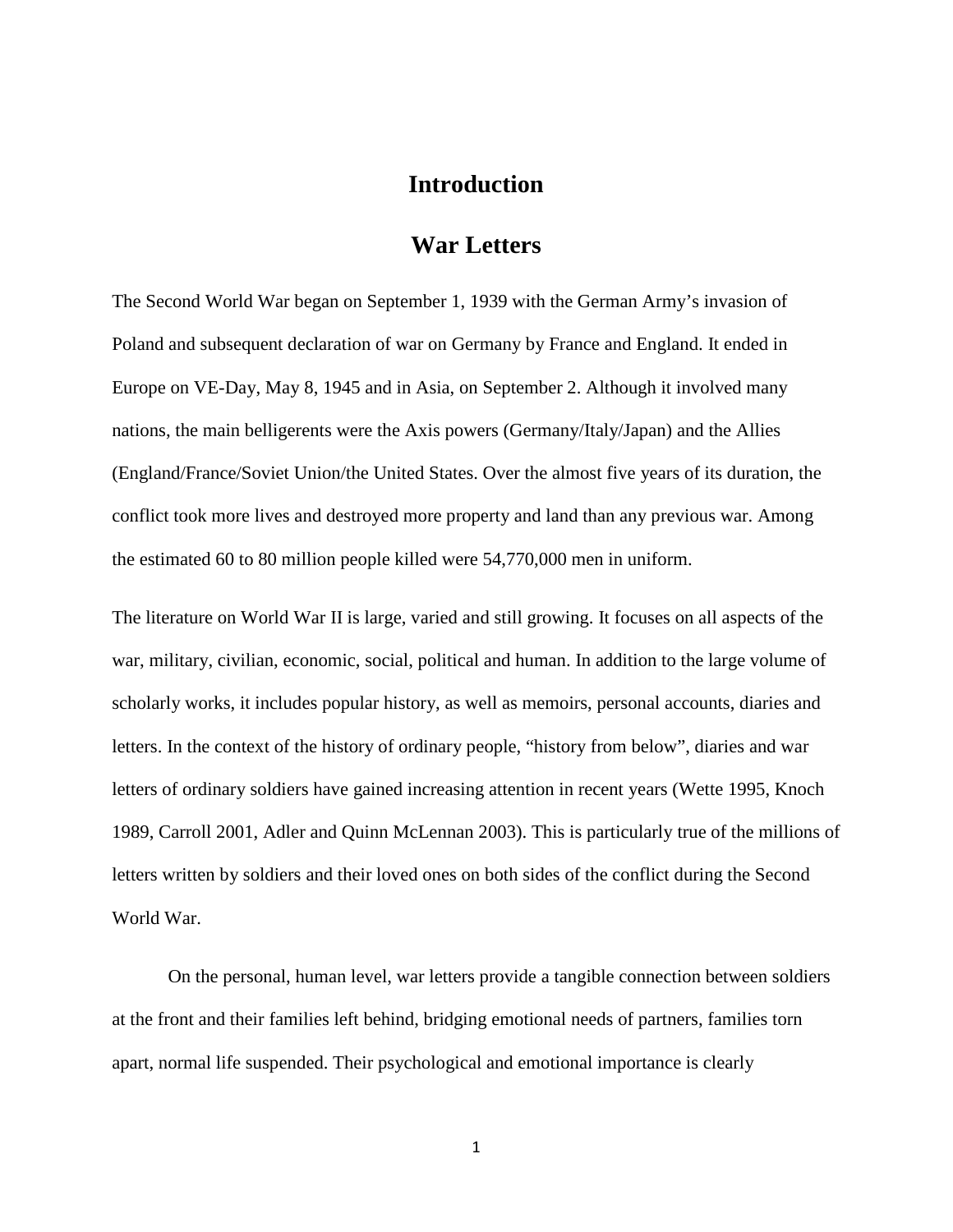demonstrated by the recurring themes in letters from both sides of the conflict, the yearning for mail and the despair expressed when letters do not arrive.

At the same time, letters fulfilled a political and military function. Recognizing the importance of keeping the men fighting at the front connected with their families and friends back home, and to keep up morale, military authorities on both sides of the conflict considered letters an important tool in the war effort and they actively promoted and facilitated the correspondence between fighting forces and their families back home, often reminding soldiers that they should write and even providing them with appropriate phrases. For example, military authorities in England coached soldiers' wives and girlfriends to "tell him you love him" (Wette 1995, Jolly 1995).

In June 1942, about six months after the United States entered the war, the US Post Office Department officially inaugurated a new mail service called V-Mail (Victory Mail). The service was a response to the onslaught of letters that had overwhelmed the postal service. Although it was free and quick, it provided correspondents with only one page to express themselves. The page was sent through a machine to be photographed. The negatives of thousands of V-mails were then put on rolls of film, sent to a processing center, developed and forwarded to the recipients (Carroll 2001). When the service was discontinued November 1, 1945, more than a billion letters had been delivered.

Although the German system, *Feldpost* (literally field mail) can be traced to 18th century Prussia, *Feldpost* became an important means of communication between the front and home during the First World War.<sup>[1](#page-6-0)</sup> The system put in place during the Second World War began operation on September 2, 1939 (24 hours after the German invasion of Poland). It ended up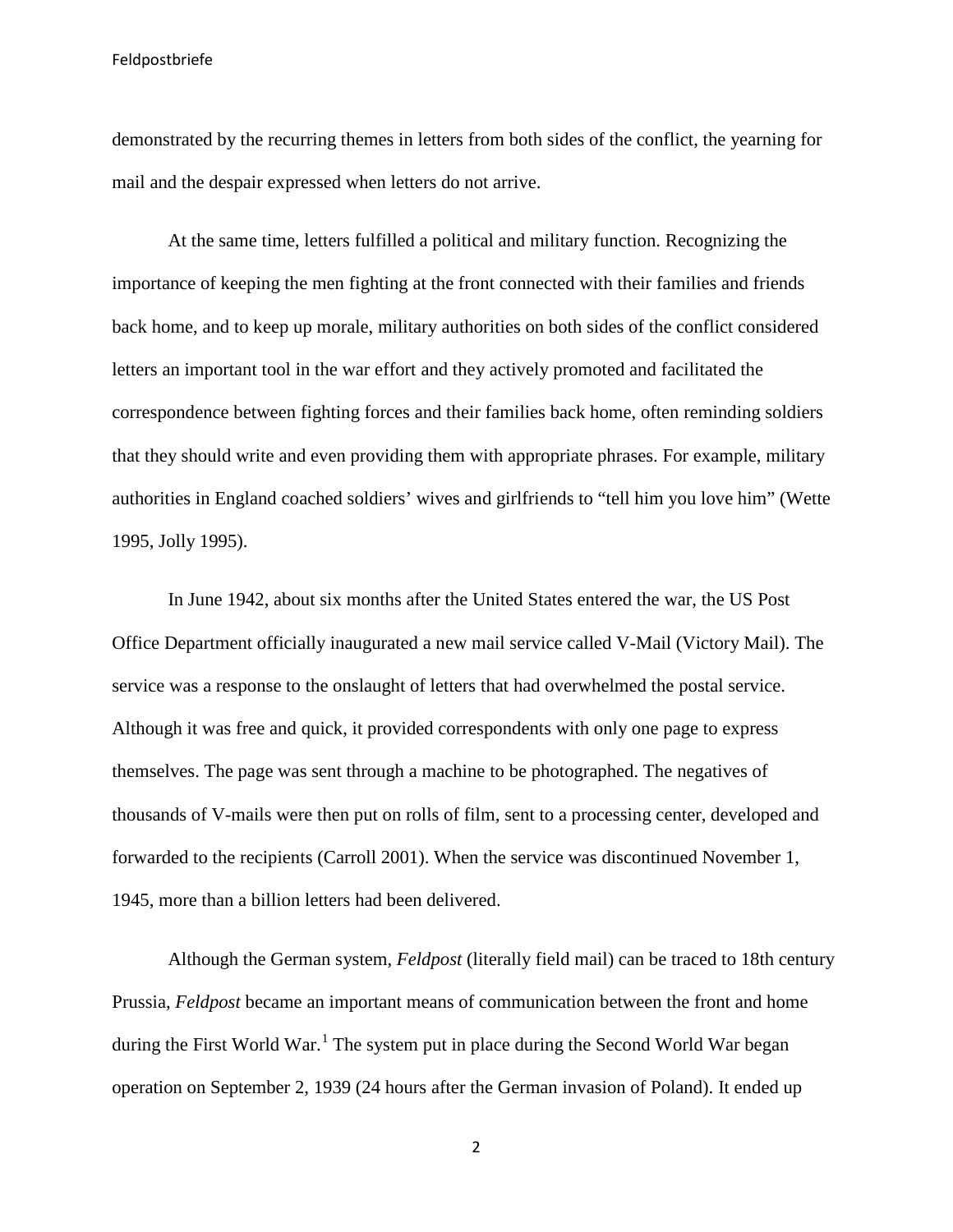covering huge geographic areas, from the North Cape to the Caucasus, the Pyrenees and North Africa. The service employed 12,000 people working at 400 offices, with about 18 workers per office and included letters, postcards, and packages (Cape 2010). Mail would take between twelve and thirty days depending on distances and circumstances of the war. Of the more than 40 billion items sent, the majority were communications from civilians to the front; only 24 percent were from soldiers to civilians (Buchbender and Sterz 1982).

Like V-Mail, *Feldpost* was free of charge and, like V-Mail, it was censored to avoid damage to the morale of fighting forces and the home front. The monitoring of letters was supervised by the High Command of the Army (*Oberkommando der Wehrmacht*). The so-called *Feldpostprüfstellen* (*Feldpost* examination stations) examined samples of the total *Feldpost* traffic in order to detect and prevent the dissemination of secret news, news that was undermining morale, spreading rumors, criticizing military actions, mailing propaganda flyers by the enemy, or sabotage. Letter writers were keenly aware of the censorship apparatus (the socalled "Schere im Kopf"- "the scissors in the head").

The important role of *Feldpost* for maintaining the morale of the fighting forces and the home front is well illustrated by the constant theme about its role in supporting the physical and spiritual well-being of those at home found in *Mitteilungen für die Truppe* (announcement for the forces) a front newspaper distributed to every fighting unit (Fritz 1997). Thus, a March release of the paper reminds readers that *Feldpost* was an "indispensable comrade of the soldier" ("ein unentbehrlicher Kamerad des Soldaten" *Mitteilungen für die Truppe*, March 1941, cited in Irrgang 2007, 46).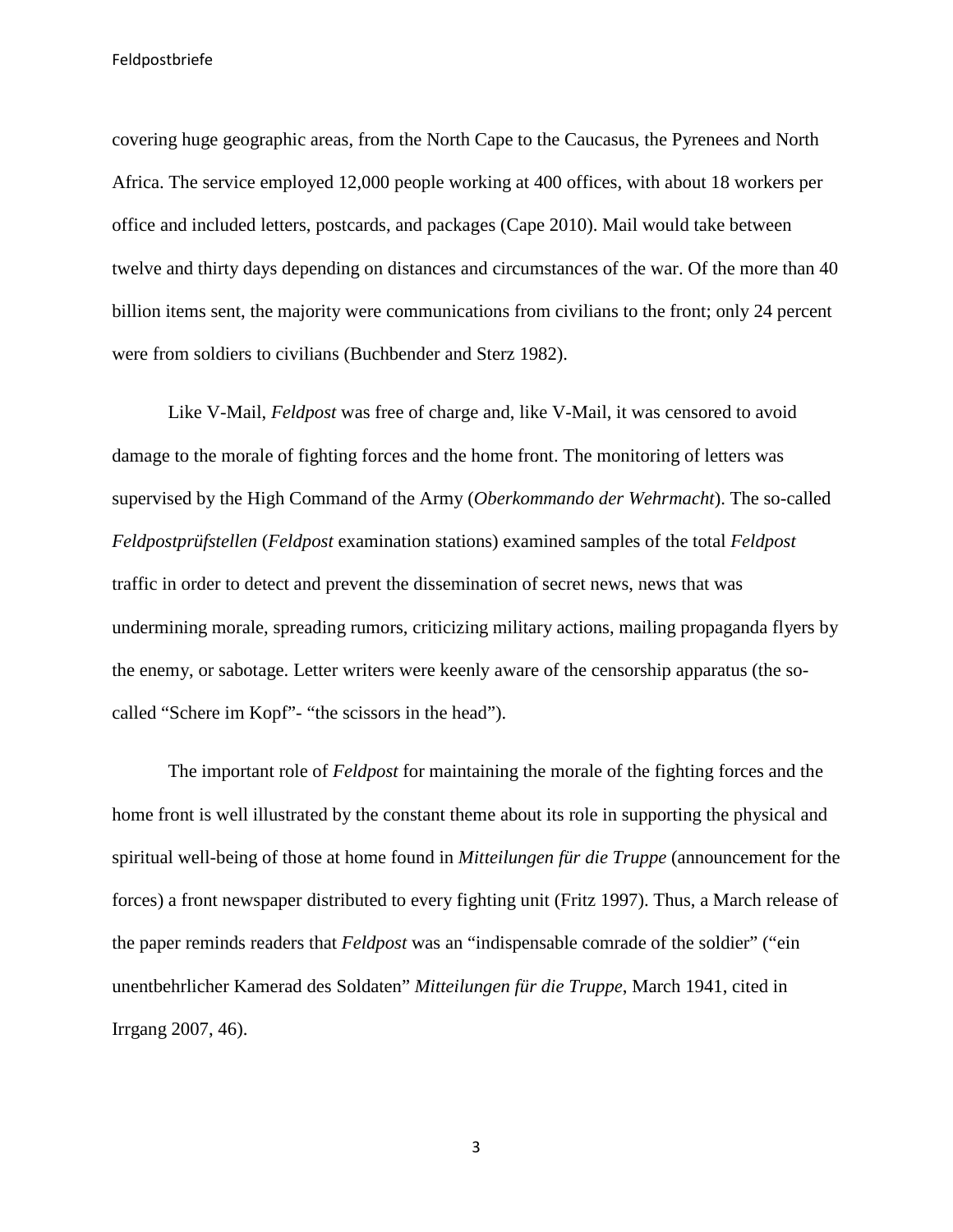Judging by the volume of publications on the subject, the interest in war letters has been particularly keen in Germany, where several archives devoted to the collection of letters were set up, beginning in the 1980s.<sup>[2](#page-7-0)</sup> The first academic publication in 1982 was a collection of 327 letters from the Sterz collection, entitled *Das Andere Gesicht des Krieges: Deutsche Feldpostbriefe 1939-1945 (The Other Face of the War: German Feldpost letters 1939-1945)*  edited by Reinhold Sterz and Ortwin Buchbender. Since then interest in and publications of and about *Feldpost* have grown significantly. While recent publications include collections of letters written by well- known individuals such as Heinrich Böll in Germany and Erich Jandl in Austria, the majority of letters are written by unknown ordinary men and women caught up in the turbulent events of the war. $3$ 

The existing literature varies considerably.<sup>[4](#page-7-2)</sup> As was the case for the collection of letters in *Das Andere Gesicht de Krieges,* published collections of letters include edited collections of selections by several writers (so-called heterogeneous collections) or collections of letters written by one individual (homogeneous collections). In addition to the many volumes of collection of letters, often self-published by the author or a surviving relative, the literature also includes discussions by historians and social scientists to analyze the letters as historical documents, while also recognizing the inherent limits of such sources as accurate descriptions of events.<sup>[5](#page-7-3)</sup> Whether we are looking at heterogeneous or homogeneous collections, the central questions posed focus on how the writer(s) experienced the war and how he (they) dealt with these experiences; which events are described and which events are not mentioned; what were the thoughts and feeling of the writer(s). Most important is to attempt to understand how "normal" people, young men, fathers of small children dealt with the war (Stader 2006, 11).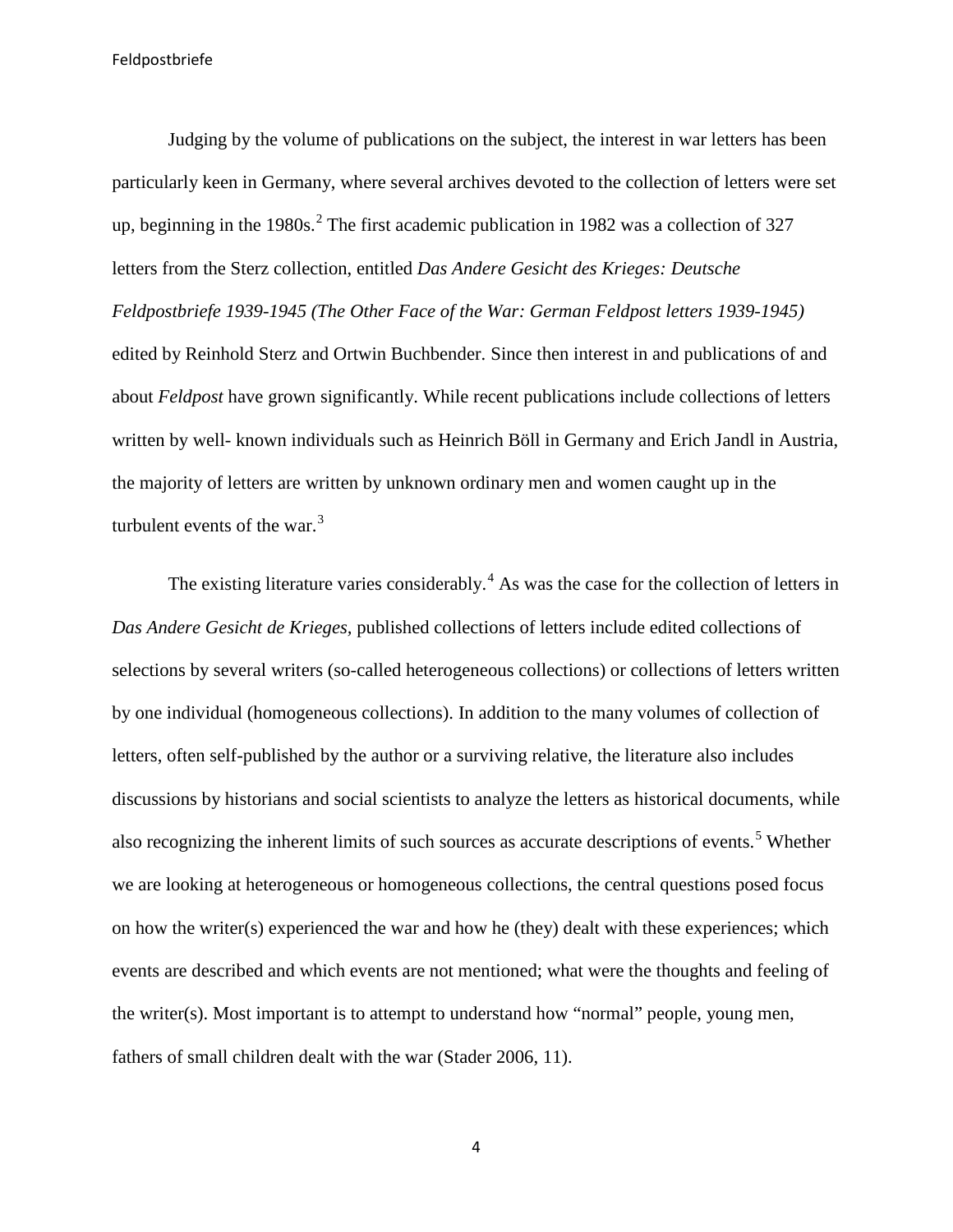<span id="page-6-0"></span>This book is about a collection of one hundred letters written by German artist and art teachr Bernhard Epple to his wife Gudrun between 1940 and 1945. Unlike many war letters, Epple's letters tell us little about the war, about battles won or lost. While they are deeply personal, they provide insights into how a particular young man dealt with the war. They reveal Epple's struggles as an involuntary conscripted soldier and his attempts to remain a civilian in uniform. As an artist and art teacher, he tried to distance himself mentally from the war, finding some refuge in art, purchasing art books and visiting local museums and churches whenever possible and most important, in drawing the sketches that decorate the letters to his wife, herself an artist.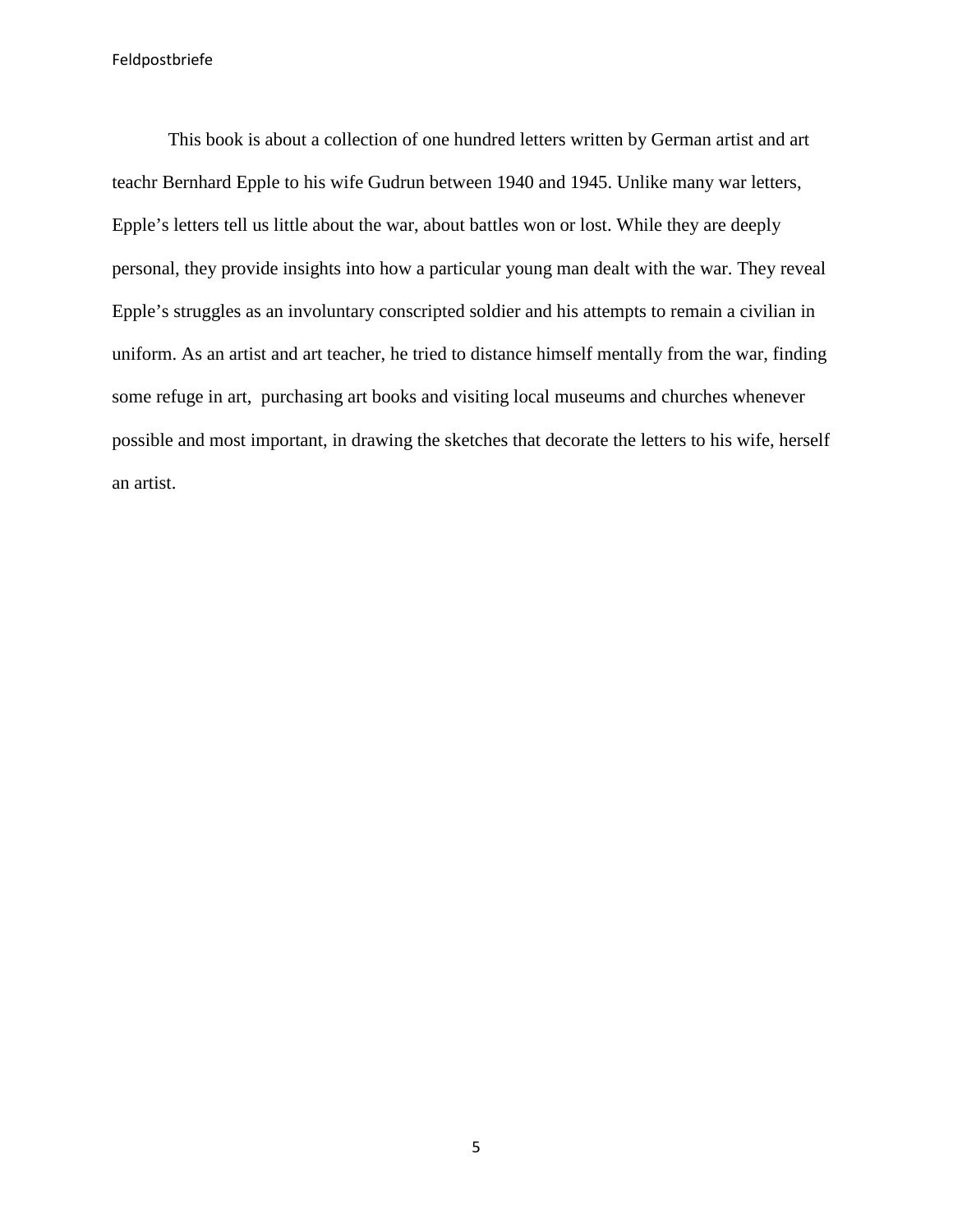<sup>1</sup> According to one estimate, some 28.7 billion letters were sent during that war. See,Bernd Ulrich. 1997. *Die Augenzeugen. Deutsche Feldpostbriefe in Kriegs- und Nachkriegszeit 1914- 1933*. Essen. Klartext Verlag.

<span id="page-7-3"></span><span id="page-7-0"></span> $2^2$  The collection Sterz in the Bibliothek für Zeitgeschichte, now Landesmuseum Stuttgart, and the extensive collection in the Museum für Kommunikation in Berlin.

<span id="page-7-1"></span><sup>3</sup> See, Jochen Schubert, ed*.: Heinrich Böll: Briefe aus dem Krieg 1939-1945*, 2 volumes with a preface by Annemarie Böll Köln 2001. Ernst Jandl . 2005. *Briefe aus dem Krieg*: 1943-45. Berlin. Luchterhand.

<span id="page-7-2"></span><sup>4</sup> Examples of the more academic literature are:

Ortwin Buchbender and Reinhold Sterz. 1982. *Das andere Gesicht des Krieges*, München. Beck. Wolfram Wette. ed. 1995. *Der Krieg des Kleinen Mannes, Militärgeschichte von Unten.*  München.Piper.

Stepen Fritz. 1995. Hitler's Frontsoldaten. Lexington. University of Kentucky Press. Konrad Jarausch and Klaus Jochen Arnold., eds. 2008. *Das stille Sterben. Feldpostbriefe von Konrad Jarausch aus Polen und Russland 1939-1942.München. Ferdinand Schöningh..* Ingo Stader.. 2006. *Ihr Daheim Wir da Drassen*. Köln Weimar Wien. Bohlau Verlag. Ruth Cape. 2010*, Youth at War. Feldpost Letters of a German Boy to his Parents*, 1943-1945. Bern. Lang. Astrid Irrgang. 2007. *Leutnant der Wehrmacht Peter Stolten in seinen Feldpostbriefen.* Freiburg. Rombach Verlag. Gerald Lamprecht. 2002. *Feldpost und Kriegserlebnis. Briefe als historischbiographische Quelle*. Graz. StudienVerlag. Jens Ebert Didczuneit, 2010. "Schreiben im Krieg-Schreiben vom Krieg. Feldpost im Zeitalter der Weltkriege". *Militärgeschichtliche Zeitschrift* 69